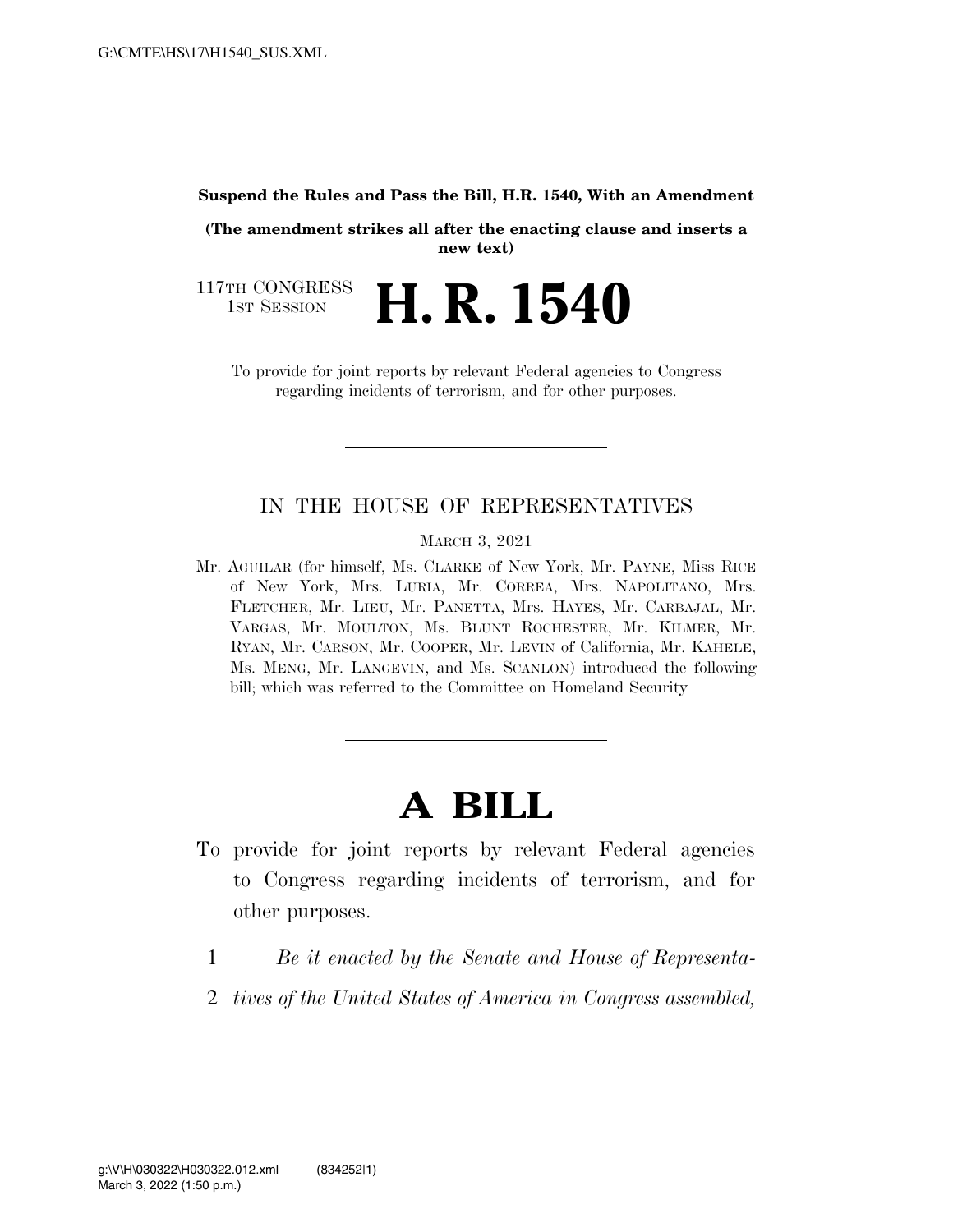$\mathfrak{D}$ 

### **SECTION 1. SHORT TITLE.**

 This Act may be cited as the ''Reporting Efficiently to Proper Officials in Response to Terrorism Act of 2021'' or the ''REPORT Act''.

### **SEC. 2. DUTY TO REPORT.**

 (a) IN GENERAL.—Whenever an act of terrorism oc- curs in the United States, the Secretary of Homeland Se- curity, the Attorney General, the Director of the Federal Bureau of Investigation, and, as appropriate, the head of the National Counterterrorism Center, shall submit to the appropriate congressional committees, by not later than one year after the completion of the investigation con- cerning such act by the primary Government agency con- ducting such investigation, an unclassified report (which may be accompanied by a classified annex) concerning such act.

 (b) CONTENT OF REPORTS.—A report under this sec-tion shall—

 (1) include a statement of the facts of the act of terrorism referred to in subsection (a), as known at the time of the report;

 (2) identify any gaps in homeland or national security that could be addressed to prevent future acts of terrorism; and

 (3) include any recommendations for additional measures that could be taken to improve homeland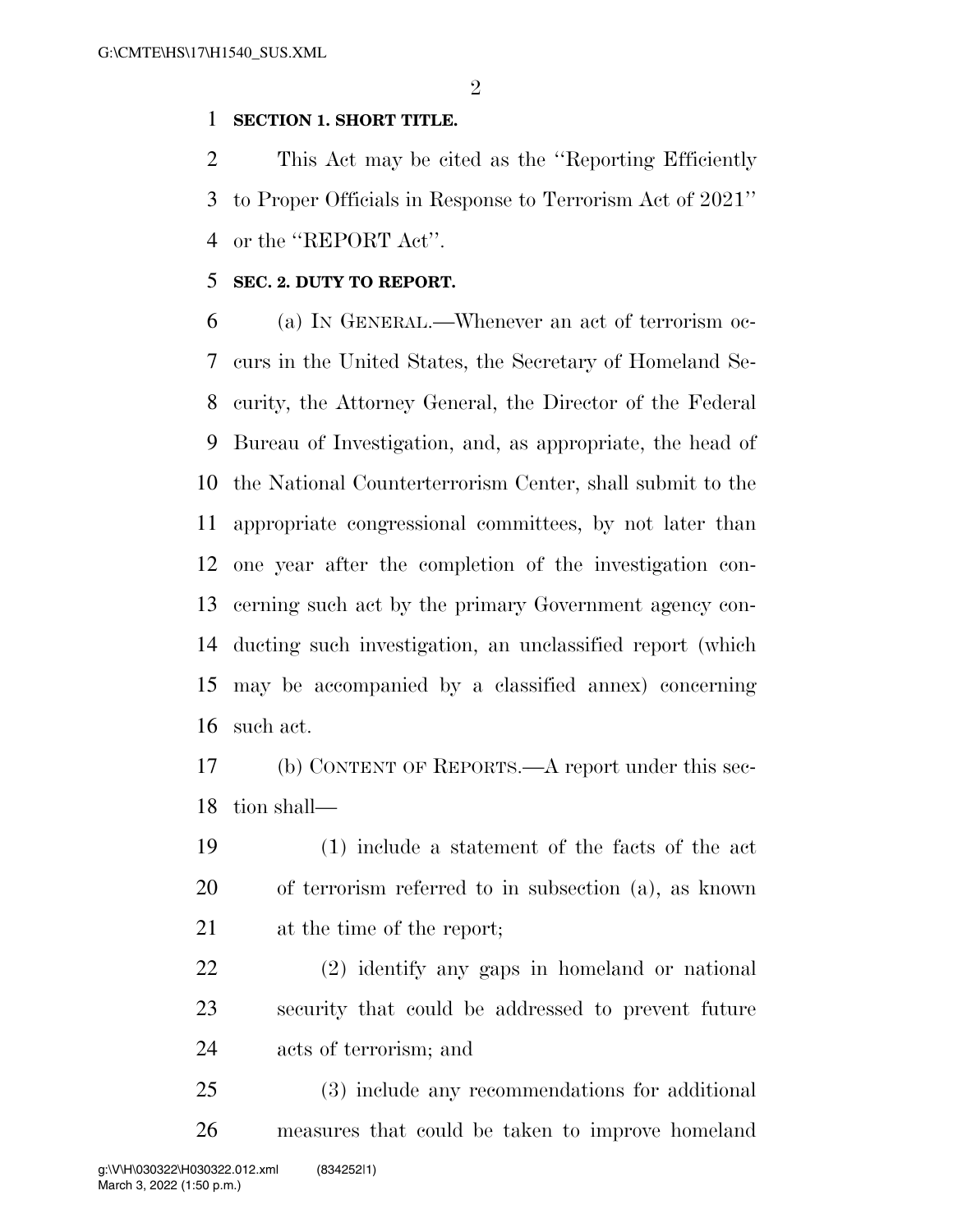or national security, including recommendations re- lating to potential changes in law enforcement prac- tices or changes in law, with particular attention to changes that could help prevent future acts of ter-rorism.

(c) EXCEPTION.—

 (1) IN GENERAL.—If the Secretary of Home- land Security, the Attorney General, the Director of the Federal Bureau of Investigation, or, as appro- priate, the head of the National Counterterrorism Center determines any information described in sub- section (b) required to be reported in accordance with subsection (a) could jeopardize an ongoing in- vestigation or prosecution, the Secretary, Attorney General, Director, or head, as the case may be—

 (A) may withhold from reporting such in-formation; and

 (B) shall notify the appropriate congres-sional committees of such determination.

 (2) SAVING PROVISION.—Withholding of infor- mation pursuant to a determination under para- graph (1) shall not affect in any manner the respon- sibility to submit a report required under subsection (a) containing other information described in sub-section (b) not subject to such determination.